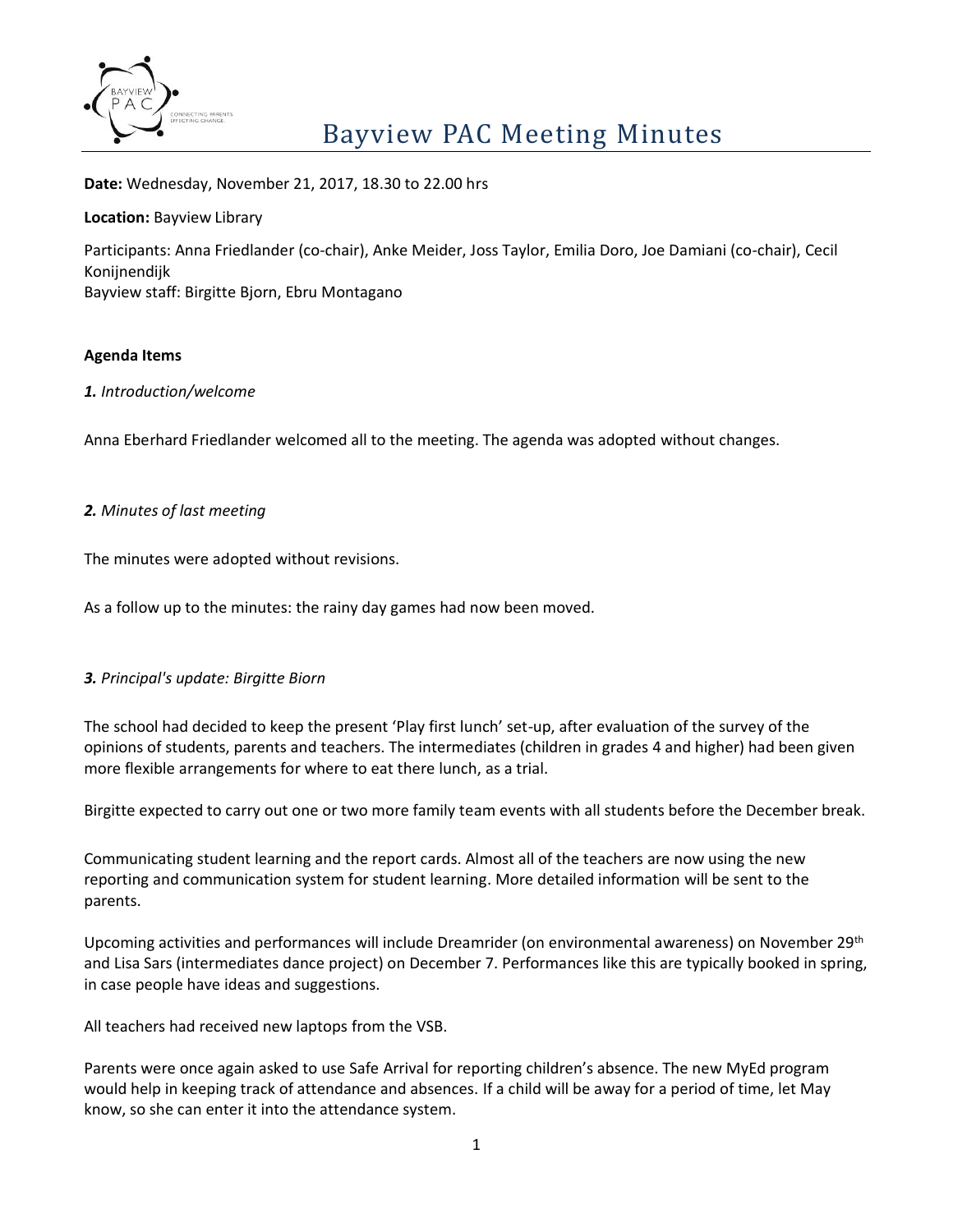

Student leadership jobs for those in grades 5 to 7 had started. All children should have at least two jobs around the school.

Ebru Montagano had a teachers' update on the ongoing activities in the different Divisions. She e.g., mentioned next year's camp in Squamish for grades 6 and 7.

# *4. Budget update*

The current account currently holds  $$36,255.25$ , and the gaming account  $$12,522.04$ .

Joss and Emilia has been putting together both a budget for the current year, and a report for last year. Last year the PAC spent about the same amount on e.g. activities, arts programs, funding for each classroom, events as it generated from events, the hot lunch program and a one-off contribution from the District. We used some extra funds from the gaming account, as we cannot build up too large of a surplus.

Birgitte has had discussions with the staff about technology needs, such as increasing the number of iPads and buying more Apple TV.

It was seen as necessary to start building up a reserve for the additional costs for equipment, refurbishment etc. associated with the move to the swing site and then the new school during the coming years. A direct drive could also be used to generate dedicated funding for this.

### *5. Seismic update*

A public information on the seismic upgrade will be held on Thursday November 23.

Parents should be reminded of the main talking points related to e.g. supporting school replacement, size of the new school, maximising play space, and having a covered area.

Emilia had received good advice from the General Gordon PAC about the things to keep in mind during the seismic upgrade process.

### *6. Popcorn machine and sales proposal*

Emilia came up with the idea of buying a popcorn machine, and use popcorn sales at events and at certain school days as a fundraiser. General Gordon's PAC has used this approach successfully. Emilia would visit General Gordon later in the week to get a demonstration.